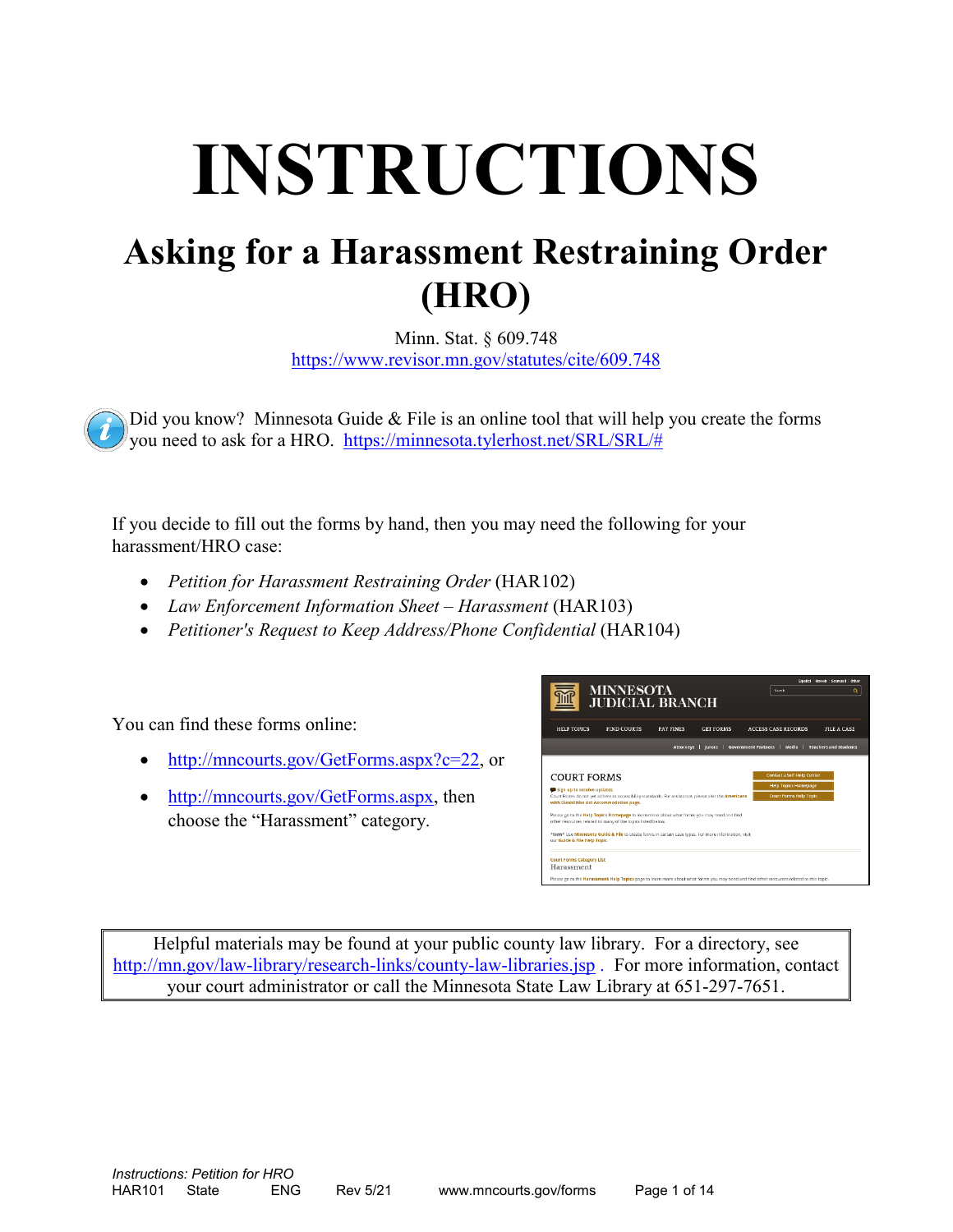# **Important Information about HROs**

The information contained in this document is not intended as legal advice but as a general guide to explain the legal process. *If you do not understand* any of these procedures, talk to an attorney. Court employees may be able to provide clerical assistance and give general information on court rules and procedures, but they cannot give legal advice.

Got a question about court forms or instructions?

- Visit [www.MNCourts.gov/SelfHelp](http://www.mncourts.gov/SelfHelp)
- Call the MN Courts Self-Help Center at (651) 435-6535
- Harassment Help Topic: [http://mncourts.gov/Help-Topics/Domestic-Abuse-and-](http://mncourts.gov/Help-Topics/Domestic-Abuse-and-Harassment.aspx)[Harassment.aspx](http://mncourts.gov/Help-Topics/Domestic-Abuse-and-Harassment.aspx)

Not sure what to do about a legal issue or need advice?

- Talk with a lawyer
- Visit <http://mncourts.gov/Help-Topics/Find-a-Lawyer.aspx>

# **What is a Harassment Restraining Order?**

A Harassment Restraining Order (HRO) is an order signed by a judicial officer (judge or referee) that orders someone to stop harassing you and have no contact, unless allowed in the court order. It is not a criminal proceeding and takes place in civil court.

# **Who May Apply for a HRO?**

The person applying for the HRO is called the **petitioner**. The person you are seeking protection from is called the **respondent**. The Petitioner does not have to have had a personal relationship with the Respondent. An adult can ask the court (petition) for an order for themselves or on behalf of their minor children if there have been incidents of harassment against their children. An

Please see the legal definition below to see if harassment has happened in your situation.

adult can ask the court (petition) for an order on behalf of another adult if there is a court order granting legal guardianship.

The Respondent could be any adult or juvenile alleged to have engaged in harassment, OR an organization alleged to have sponsored or promoted harassment. You may only file against one Respondent. If you are being harassed by more than one person, you must file a separate petition for each Respondent.

# **Where May the Petitioner Apply for a HRO?**

You can start a Harassment case in the District Court of the county where:

- you or the Respondent lives, OR
- the harassment occurred:

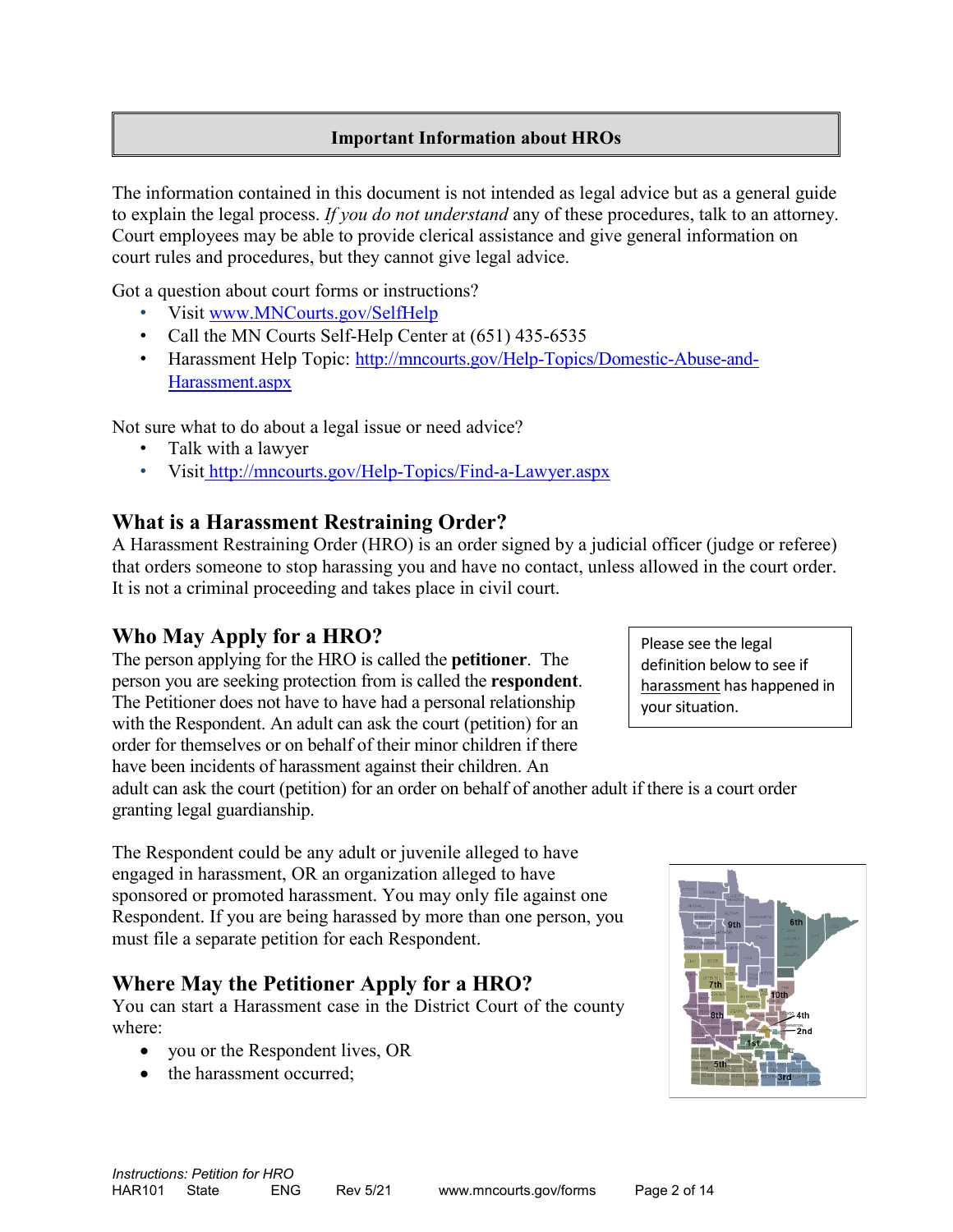# **Is there a Fee to** *Apply* **for or to** *Serve* **the HRO?**

There is a filing fee to start a harassment case, but the fee may be waived under the law depending on the facts of your case. If the court determines your petition includes acts described in Minn. Stat. § 609.749, subd. 2, 3, 4, or 5 (specific acts related to harassment crimes), or Minn. Stat. §§ 609.342 to 609.3451 (specific acts related to sexual assault or contact), fees will be waived.

If you have a low income, you may ask that filing fees be waived by filing an "IFP form" with the court. You can get this form from court administration or online at [http://mncourts.gov/GetForms.aspx?c=19&p=69.](http://mncourts.gov/GetForms.aspx?c=19&p=69) There is **no cost** to the petitioner for *serving* the respondent.

# **Definitions**

See Minn. Stat. § 609.748, subd. 1: [https://www.revisor.mn.gov/statutes/cite/609.748.](https://www.revisor.mn.gov/statutes/cite/609.748)

Regardless of the relationship between the parties:

- (a) "Harassment" includes:
	- (1) a single incident of physical or sexual assault, a single incident of stalking/harassment under  $\frac{609.749}{$ , subdivision 2, clause (8), a single incident of nonconsensual dissemination of private sexual images under  $\S 617.261$ , or repeated incidents of intrusive or unwanted acts, words, or gestures that have a substantial adverse effect or are intended to have a substantial adverse effect on the safety, security, or privacy of another, regardless of the relationship between the actor and the intended target;
	- (2) targeted residential picketing; and
	- (3) a pattern of attending public events after being notified that the actor's presence at the event is harassing to another.
- (b) "Respondent" includes any adults or juveniles alleged to have engaged in harassment or organizations alleged to have sponsored or promoted harassment.
- (c) "Targeted residential picketing" includes the following acts when committed on more than one occasion:
	- (1) marching, standing, or patrolling by one or more persons directed solely at a particular residential building in a manner that adversely affects the safety, security, or privacy of an occupant of the building; or
	- (2) marching, standing, or patrolling by one or more persons which prevents an occupant of a residential building from gaining access to or exiting from the property on which the residential building is located.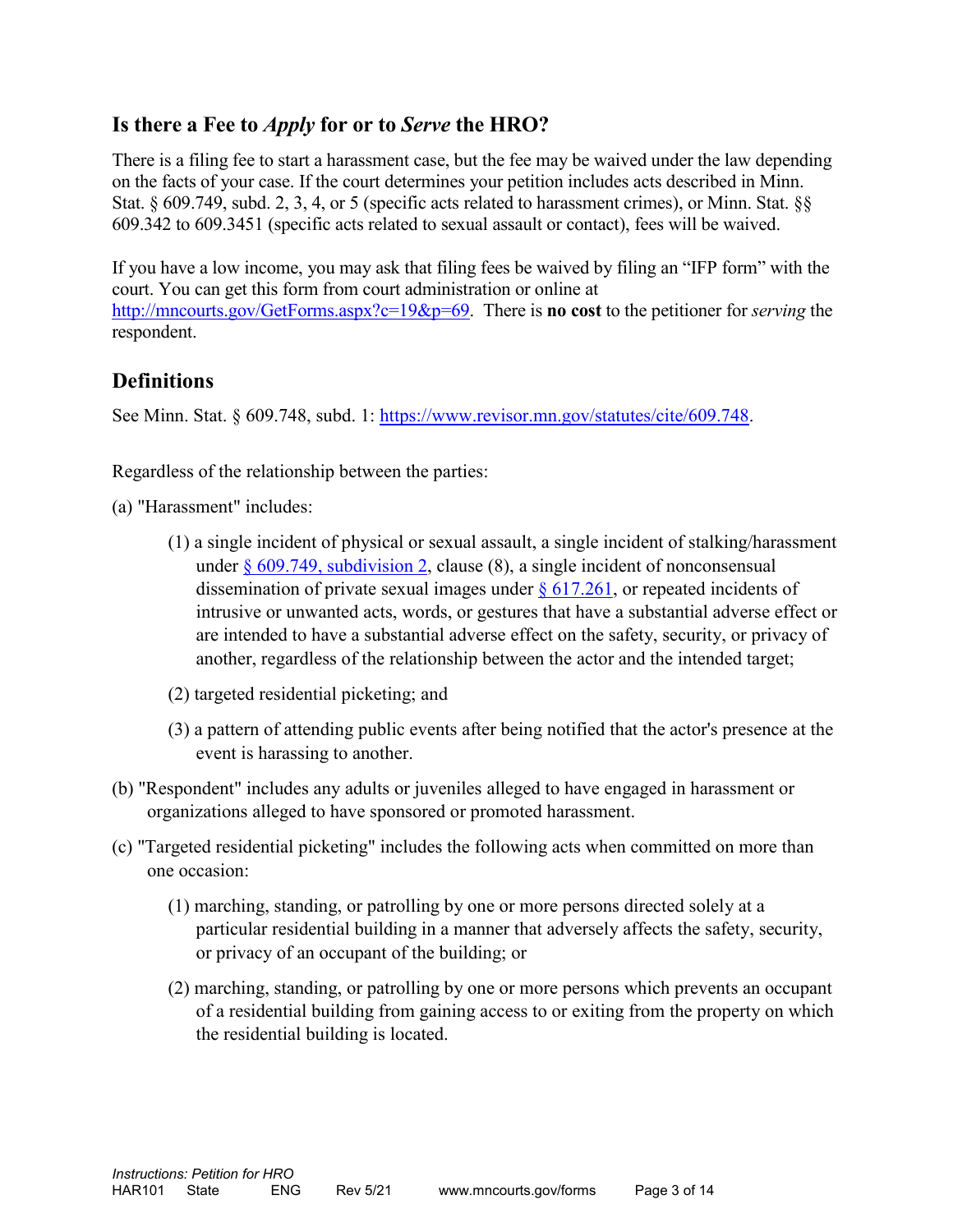To get a temporary restraining order, the Petition must also describe an immediate and present danger of harassment. Because the purpose of the HRO is to protect a person from future harassment, the Petition must include how the petitioner believes that the harassment will continue.

Harassing actions may also be crimes that can be reported to the police.

# **Step 1 Fill Out** *Petition for Harassment Restraining Order* **(HAR102)**

Every question on the *Petition* (HAR102) and in the Guide & File "Protective Orders" interview is important. The judicial officer uses your information to decide whether to issue an HRO. If you choose not to provide all of the information, the judicial officer may not be able to grant your request and issue an HRO.



Whatever information you give to the court will become public information as soon as the court receives notice that the Respondent has been served with the HRO. If the Respondent does not know your address and/or telephone number, and you do not want the Respondent to know this information, you may file a *Petitioner's Request to Keep Address/Phone Confidential* (HAR104) to ask the court to keep your address and/or telephone number confidential in this case.

Please note that if you choose to keep your address confidential, your address will not be listed on the Harassment Restraining Order, and it may be more difficult to enforce the order for any violations occurring at or near your address.

| <b>State of Minnesota</b>                                                                        |              |                                                 | <b>District Court</b>          |
|--------------------------------------------------------------------------------------------------|--------------|-------------------------------------------------|--------------------------------|
| County of:<br>A                                                                                  |              | <b>Judicial District:</b><br>Court File Number: |                                |
|                                                                                                  |              | Case Type:                                      | Harassment                     |
| In the Matter of:                                                                                | <b>B1</b>    |                                                 |                                |
| Petitioner (first, middle, last)                                                                 |              |                                                 |                                |
| B <sub>2</sub><br>$\Box$ On behalf of:<br>Other persons needing protection (first, middle, last) |              |                                                 |                                |
|                                                                                                  |              | <b>Restraining Order</b>                        | <b>Petition for Harassment</b> |
|                                                                                                  |              | Minn. Stat. § 609.748                           |                                |
|                                                                                                  |              |                                                 |                                |
| <b>B3</b><br>and for her/himself                                                                 |              |                                                 |                                |
| VS.<br>Respondent (first, middle, last)                                                          | $\mathbf{c}$ |                                                 |                                |

# **The Caption**

A. List the county where you will be applying for a HRO.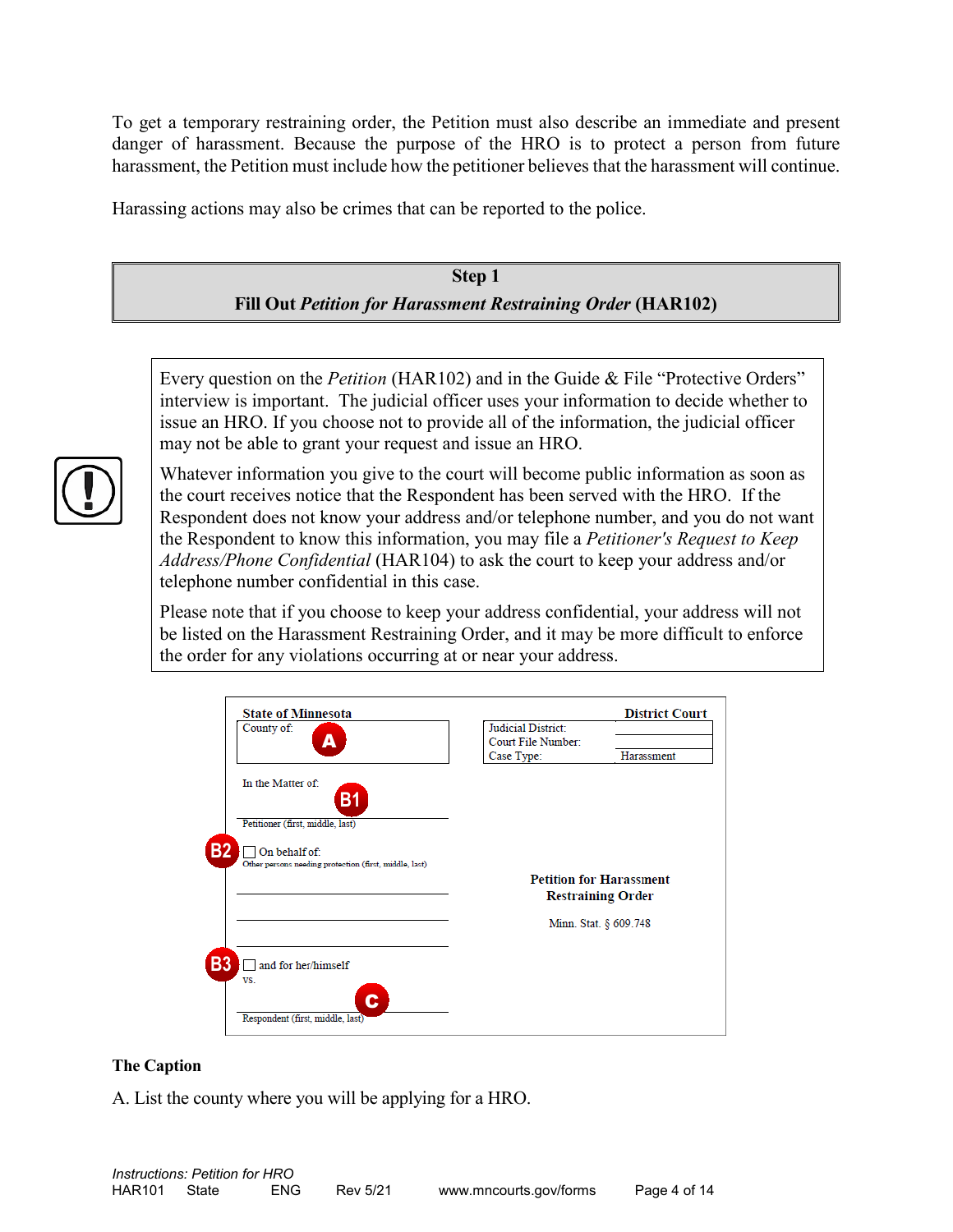- B. This is the petitioner section.
	- 1. List your full name.

*If you are filing on behalf of someone else:*

- 2. Check the box, and list the full name for each person on behalf of whom you are applying for a HRO.
- 3. Check the box next to "and for her/himself" *if* you also need protection and want the HRO to apply to you.
- C. List the respondent's full name (the respondent is the person or organization you want protection from).

For the rest of Step 1, the numbered paragraphs in this document (HAR101) go with the same paragraph numbers on the form you are filling out (*Petition for Harassment Restraining Order*, HAR102).

# **Petitioner Information**

| Petitioner Information (You)            |  |  |
|-----------------------------------------|--|--|
| Name: (first, middle, last)             |  |  |
| Date of birth: $(month/day/year)$ :     |  |  |
| Gender: $\square$ Male $\square$ Female |  |  |

1. Enter information about **you** in this section. Start with your name, date of birth, and gender.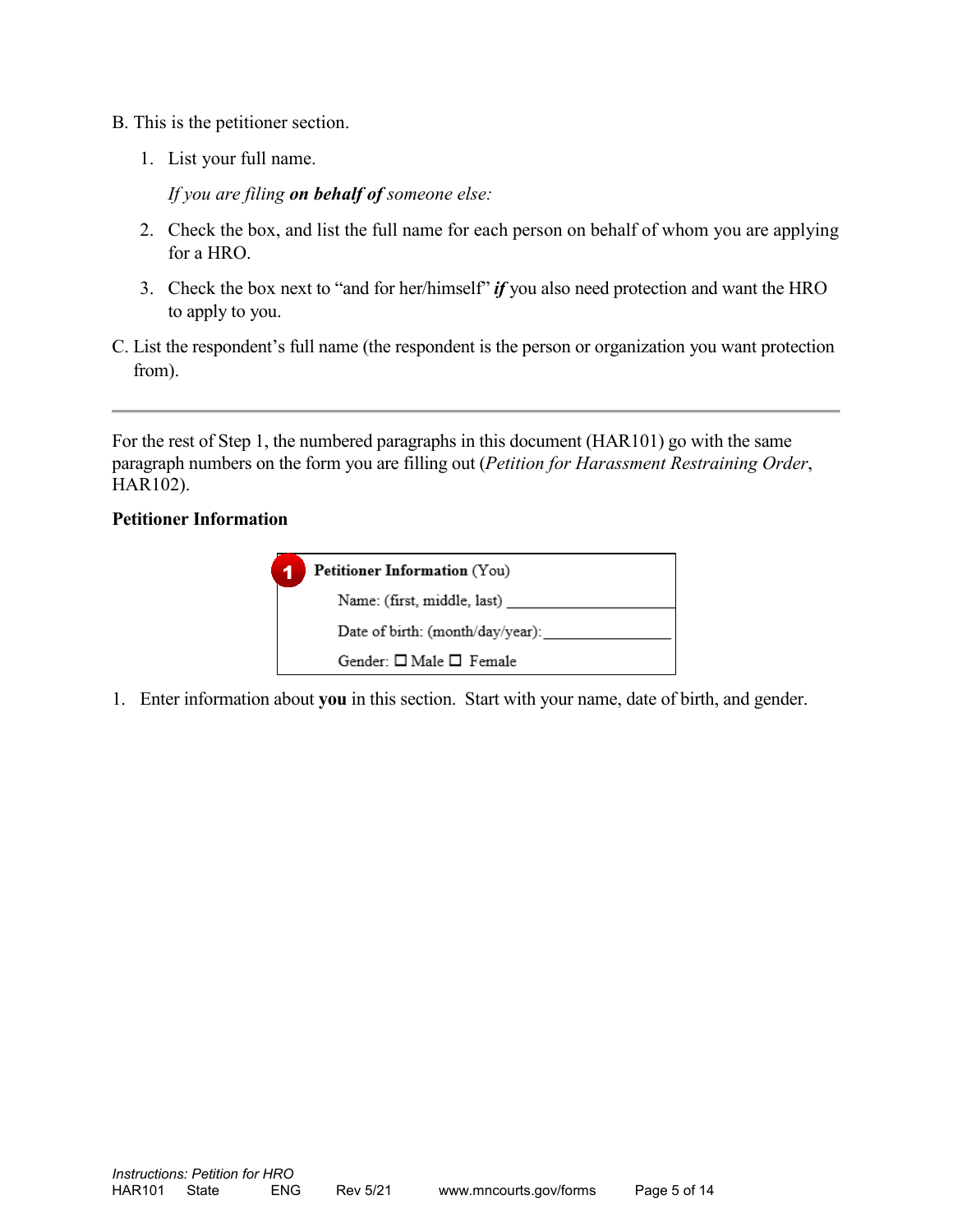#### A Note about Gender:

The court recognizes that binary gender options of male and female do not fully represent the gender identities of all individuals.

The court has to pass information electronically to the Bureau of Criminal Apprehension (BCA) in order for law enforcement to be able to see the HROs in a statewide system. The court is limited to the gender options allowed by the Federal Bureau of Investigation (FBI) – male and female.

If you do not choose male or female, HRO data cannot be passed to the BCA. That means law enforcement will not have access to the electronic version of any HRO.





Whatever information you give to the court will become public information as soon as the court receives notice that the Respondent has been served with the HRO. If the Respondent does not know your address and/or telephone number, and you do not want the Respondent to know this information, you may file a *Petitioner's Request to Keep Address/Phone Confidential* (HAR104) to ask the court to keep your address and/or telephone number confidential in this case.

Please note that if you choose to keep your address confidential, your address will not be listed on the Harassment Restraining Order, and it may be more difficult to enforce the order for any violations occurring at or near your address.

|                | Address:                                                                                                                                                                     |
|----------------|------------------------------------------------------------------------------------------------------------------------------------------------------------------------------|
| 1а             | I am requesting that my <b>address</b> be kept confidential by submitting the completed<br>Confidential Address/Phone Request form (HAR104) to the court.                    |
|                | <b>OR</b>                                                                                                                                                                    |
|                | I am not requesting that my address be kept confidential. My address is:                                                                                                     |
|                | My Address:                                                                                                                                                                  |
|                | City, State, Zip Code:                                                                                                                                                       |
|                | Phone Number:                                                                                                                                                                |
| 1 <sub>b</sub> | $\Box$ I am requesting that my <b>phone number</b> be kept confidential by submitting the<br>completed <i>Confidential Address/Phone Request</i> form (HAR104) to the court. |
|                | OR                                                                                                                                                                           |
|                | I am not requesting that my phone number be kept confidential. My phone number is:                                                                                           |
|                | Telephone: ()                                                                                                                                                                |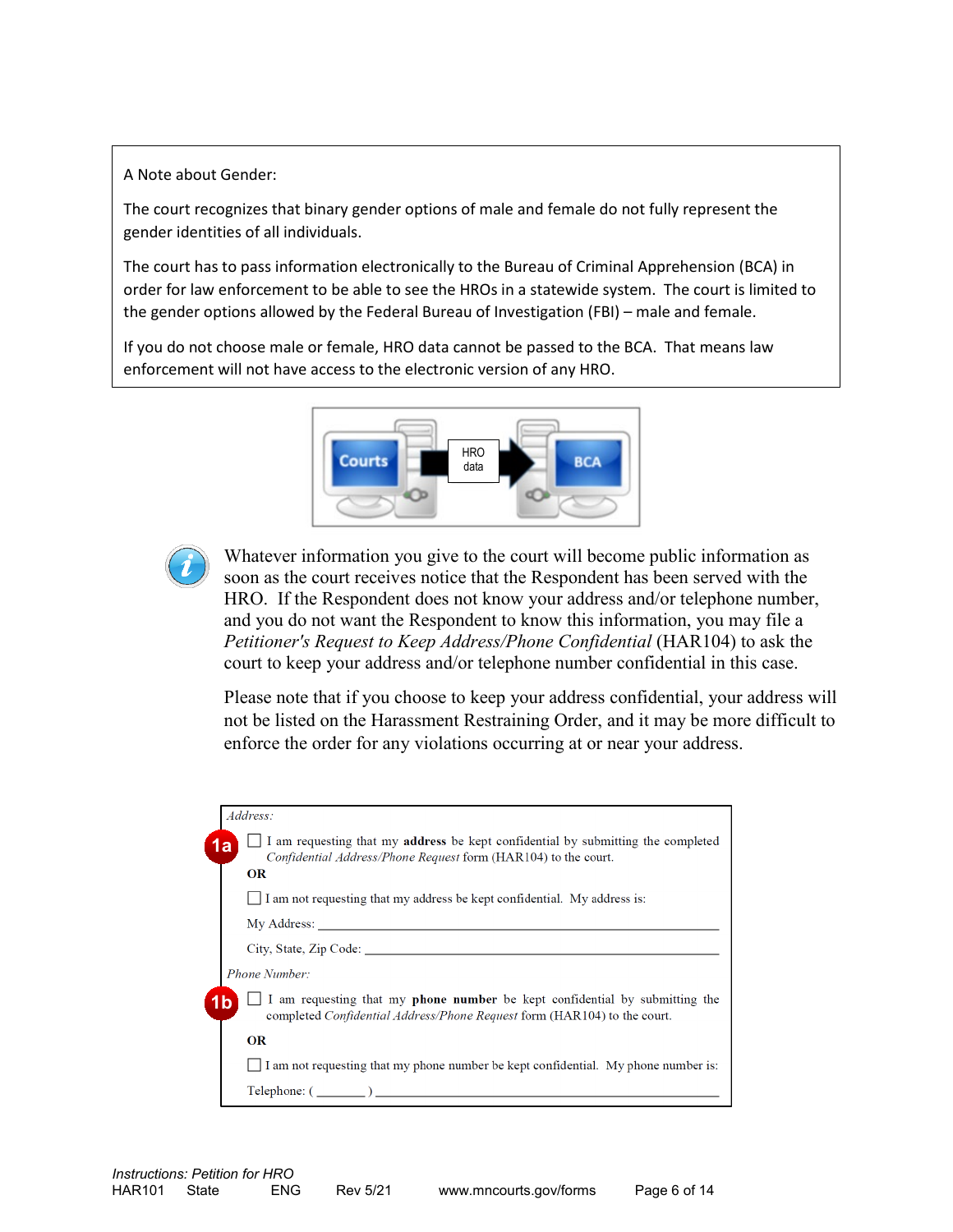- a. Check one of the boxes about your address.
- b. Check one of the boxes about your phone number.



#### **Email Notification**

2. Read the information in the "Email Notification of Service" section carefully. *If* all of the statements in the notice are true, and you would like you receive an email notification when service has happened, then list an email address where you would like to receive that notice. **This email address is not confidential**.

#### **Who Needs Protection?**

| Who needs protection?                                                                            |                   |               |                 |
|--------------------------------------------------------------------------------------------------|-------------------|---------------|-----------------|
| Me (Petitioner)                                                                                  |                   |               |                 |
| $\Box$ My minor children                                                                         |                   |               |                 |
| $\Box$ A person for whom I am the legal guardian (attach Guardianship Order)                     |                   |               |                 |
| For anyone you checked above, other than yourself, please fill out the following: $\square$ None |                   |               |                 |
| Name (first, middle, last)                                                                       | Gender            | Date of Birth | Lives with you? |
|                                                                                                  | $\Box M$ $\Box F$ |               | $\Box$ NO       |

3. In the first part of #3, check all of the boxes that apply. If you checked a box for anyone other than yourself, then fill out the chart for each person.

#### **RESPONDENT**

4. This is the section where you give the court information about the **Respondent** (the person you want protection from).

**Note:** If the Respondent is a minor (under the age of 18), then you should also list:

- The name of Respondent's parent or guardian; and
- The parent or guardian's address.

If the respondent is a minor, the respondent *and* the respondent's parent or guardian must be served with the HRO.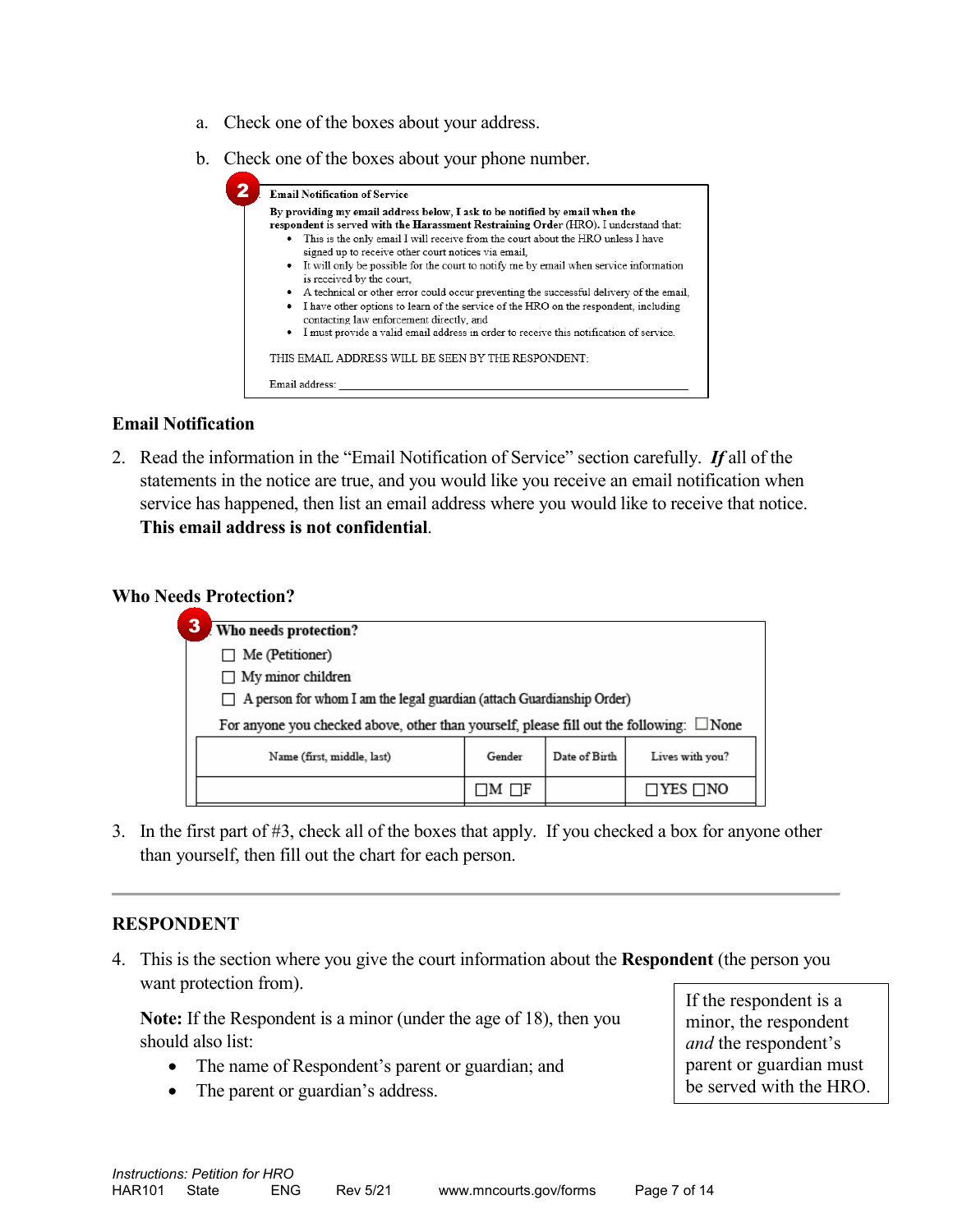

5. In #5, tell the court how each person who needs protection (look at the boxes you checked at #3) knows the Respondent. Check all of the boxes that apply to your situation.

Questions #6 and #7 are about **OTHER COURT CASES**.

- 6. This question is about restraining orders.
	- a. Tell how many restraining orders there have been in the past where Respondent was ordered to stay away from you or anyone you listed at #3 (your choices are *none*, *one*, or *two or more*). If there have been other restraining orders, list the court file number (if you know it) and the place where the order was issued (county/state).
	- b. Does the Respondent have a *current* HRO or OFP (Order for Protection) against you? If so, give the court file number if you know it.
- 7. If there are any court cases about child custody or parenting time involving both you and the Respondent, give the court file number and location of the case.

#### **ACTS OF HARASSMENT**

8. This question asks you to describe how the Respondent has harassed you and anyone you listed at #3. Check all of the boxes that apply (a-p), and give the date (or date range) and details of the harassment.

It may be helpful to look at the definitions of harassment found at the beginning of these instructions, and online at Minn. Stat. § 609.748, subd. 1 [\(https://www.revisor.mn.gov/statutes/cit](https://www.revisor.mn.gov/statutes/cite/609.748) [e/609.748\)](https://www.revisor.mn.gov/statutes/cite/609.748).

If you need more space, add paper.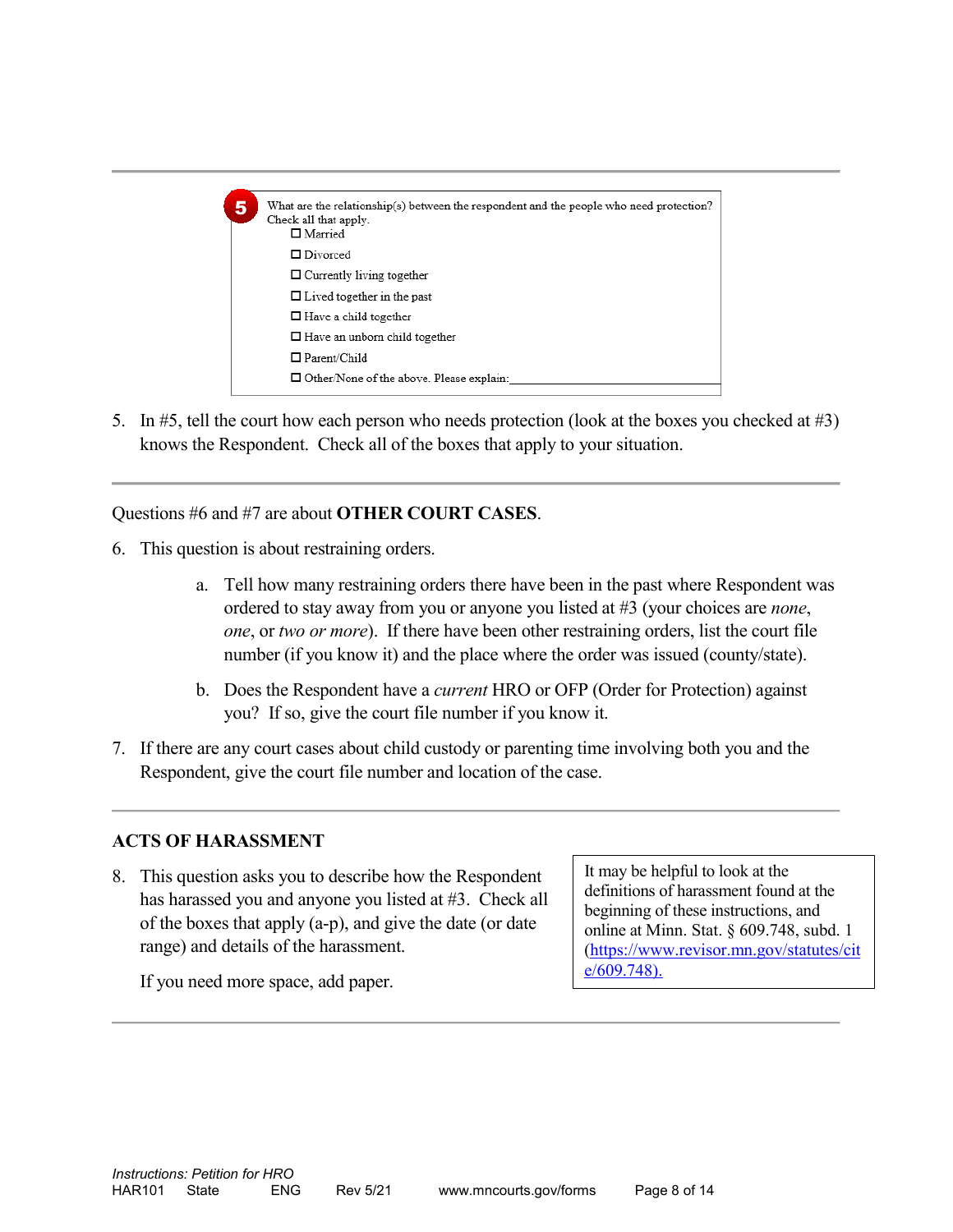

- 9. What effect has Respondent's behavior had on your safety, security, or privacy? If you listed anyone in #3, include the effect of Respondent's actions on their safety, security, or privacy.
- 10. Let the court know whether you think the harassment will continue (and why you think this).



11. In #11, you are asking the court for specific details to be included in the HRO.

- In section "a," you are checking the boxes to show who the court should order Respondent not to harass.
- In section "b," check the box or boxes to show who the Respondent should have no contact with.
- Section "c" asks whether you want the Respondent to stay away from your home (or a protected person's home). You can also ask the court to order the respondent to stay away from a reasonable area surrounding the home (you should describe what you mean). You can also list exceptions. For example, if it is okay for the Respondent to park at the curb in front of your home to exchange the children for parenting time, you can write that in the "except as follows" section.

Section "d" asks whether you want the Respondent to stay away from a place of employment.

# **COURT HEARING**

Important Notices about a Hearing:

- You have a right to request a court hearing. **Respondent will be served a copy of this Petition if there is a hearing.**
- If the judicial officer dismisses your case because it has no merit, no hearing will be held.
- The judicial officer can issue a HRO *without* a court hearing if the judicial officer finds there is immediate and present danger of harassment.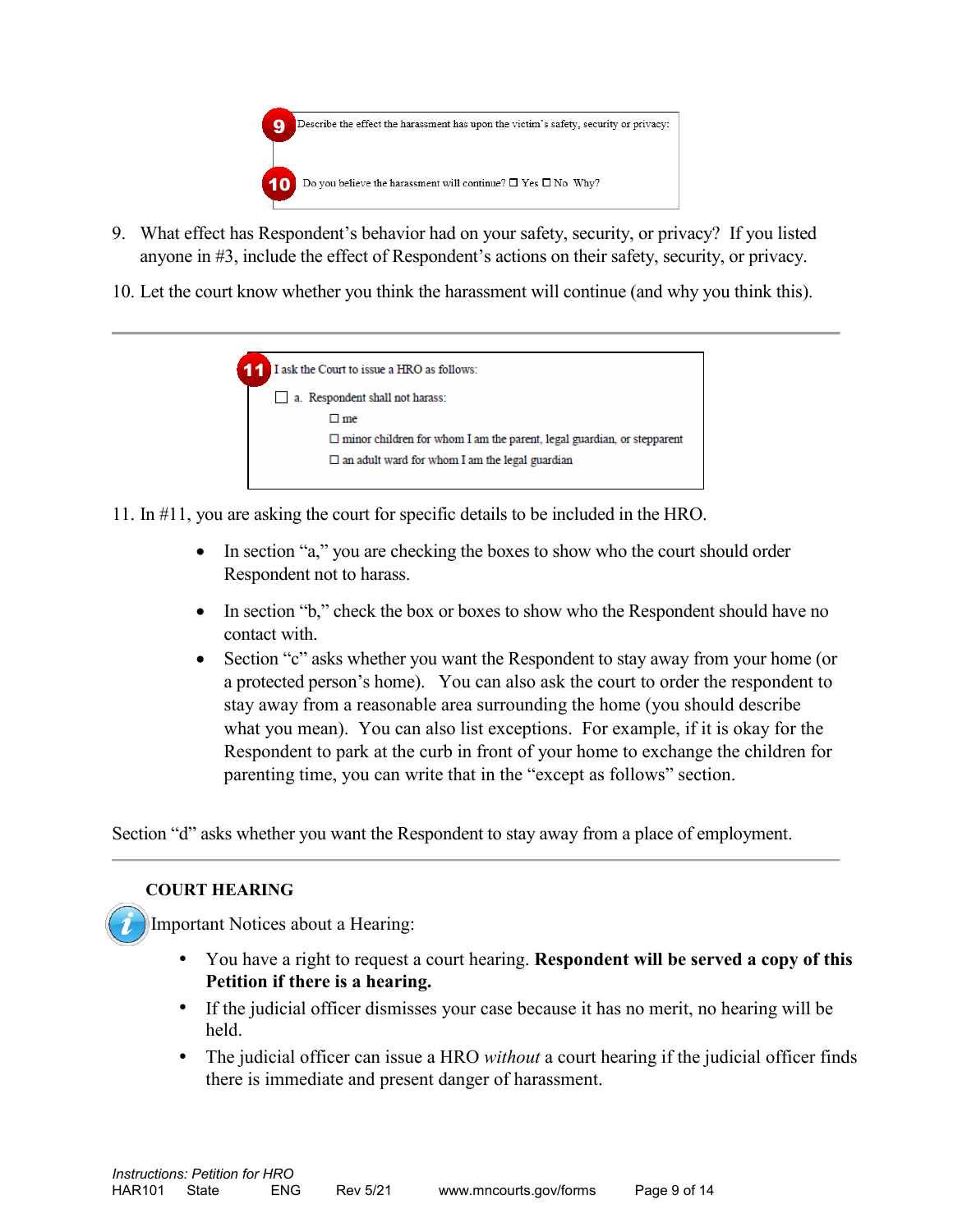- If the judicial officer issues a HRO without a hearing, the Respondent can request a hearing within 20 days of the date the Petition is served. If Respondent requests a hearing, the court will notify you by mail at least five days before the hearing date.
- If there is a hearing, you must attend the hearing and prove that the statements in your Petition are true, and that Respondent's actions are harassment, as defined by Minnesota law.

| 12a       | 12. Choose a or b<br>a. I am not requesting a court hearing at this time. But if the court denies my request for a                             |
|-----------|------------------------------------------------------------------------------------------------------------------------------------------------|
|           | HRO because the court finds there is no immediate and present danger of harassment.<br>then $\Box$ I want $\Box$ I don't want a court hearing. |
| <b>OR</b> |                                                                                                                                                |
|           | b. I am requesting a court hearing.                                                                                                            |

- 12. Do you want to ask for a hearing?
	- a. Check "a" if you are not asking for a hearing *now*. And do you want a hearing if the court denies your request for a restraining order because the judicial officer did not find an immediate and present danger of harassment?
	- b. Check "b" if you are asking for a court hearing.

13. How long do you want the HRO to last? You have three options in #13:

- Until a specific date (the date must be less than 2 years from the date you fill out the petition);
- 2 years; or
- Up to 50 years (note: a court can grant a Harassment Restraining Order for up to 50 years *if* you have had 2 or more restraining orders against Respondent, or if Respondent has violated a restraining order between you at least twice).

There will likely be a hearing scheduled if you ask for a restraining order to last more than 2 years.

#### **SIGNATURE BLOCK**

| I declare under penalty of perjury that everything I have stated in this document is true and<br>correct. Minn. Stat. § 358.116.<br>g.<br>Dated: | A                                                                                                                                                                 |
|--------------------------------------------------------------------------------------------------------------------------------------------------|-------------------------------------------------------------------------------------------------------------------------------------------------------------------|
|                                                                                                                                                  | Signature                                                                                                                                                         |
| C                                                                                                                                                | Name                                                                                                                                                              |
| County and state where signed                                                                                                                    | (If you have asked to keep your address and/or phone<br>number confidential, do not include it here)<br>Address<br>City/State/Zip<br>Telephone<br>E-mail address: |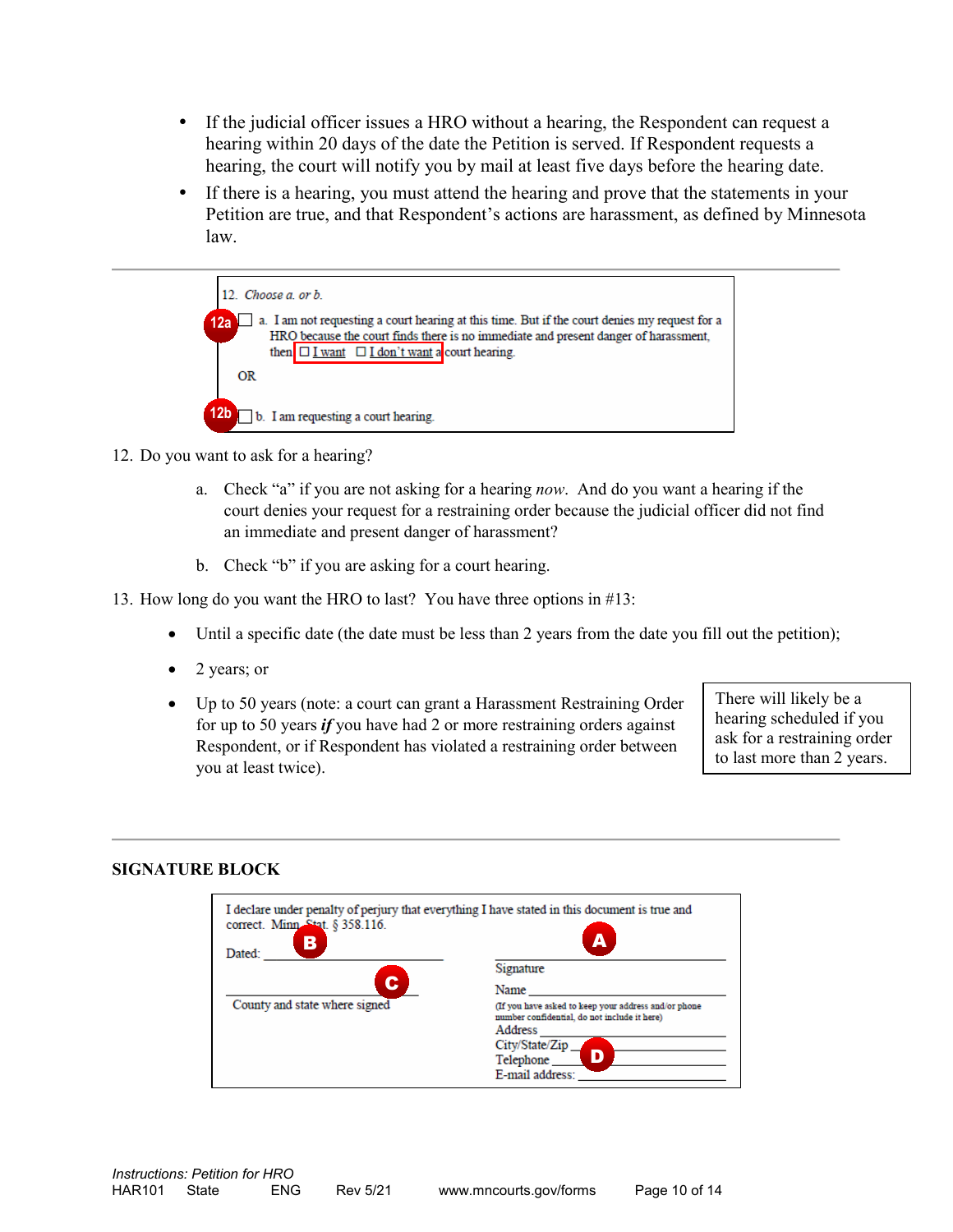A. Sign your name under penalty of perjury. Then print your name on the line under your signature.

By signing your name under penalty of perjury, you are stating that the information in the document is true to the best of your knowledge. If you know something in the form is not true when you sign it, you could be found guilty of the crime of perjury (see Minn. Stat. § 609.48, [https://www.revisor.mn.gov/statutes/?id=609.48\)](https://www.revisor.mn.gov/statutes/?id=609.48).

- B. Fill in the date you signed the form.
- C. Fill in the county and state you were in when you signed the form.
- D. This section is for your address, telephone number, and email address. **However, if you are asking the court to keep your address and/or telephone number confidential, do not include the information here**. Instead, fill out and file the *Petitioner's Request to Keep Address/Phone Confidential* (HAR104).

#### **Step 3**

#### **Fill Out the** *Law Enforcement Information Sheet - Harassment* **(HAR103)**

The *Law Enforcement Information Sheet - Harassment* (HAR103) is found online at [http://www.mncourts.gov/mncourtsgov/media/CourtForms/HAR103.pdf?ext=.pdf.](http://www.mncourts.gov/mncourtsgov/media/CourtForms/HAR103.pdf?ext=.pdf) This form will help law enforcement find the respondent to personally serve the HRO. Fill in as much information as possible.

#### **Step 4**

**Fill Out the** *Petitioner's Request to Keep Address/Phone Confidential* **(HAR104)**

(only if you are asking that your address and/or phone number be kept confidential)

Whatever information you give to the court will become public information as soon as the court receives notice that the Respondent has been served with the HRO.

If the Respondent does not know your address and/or telephone number, and you do not want the Respondent to know this information, you may file a *Petitioner's Request to Keep Address/Phone Confidential* (HAR104) to ask the court to keep your address and/or telephone number confidential in this case. HAR104 is found online at [http://www.mncourts.gov/mncourtsgov/media/CourtForms/HAR104\\_1.pdf?ext=.pdf.](http://www.mncourts.gov/mncourtsgov/media/CourtForms/HAR104_1.pdf?ext=.pdf)

Please note that if you choose to keep your address confidential, your address will not be listed on the Harassment Restraining Order, and it may be more difficult to enforce the order for any violations occurring at or near your address.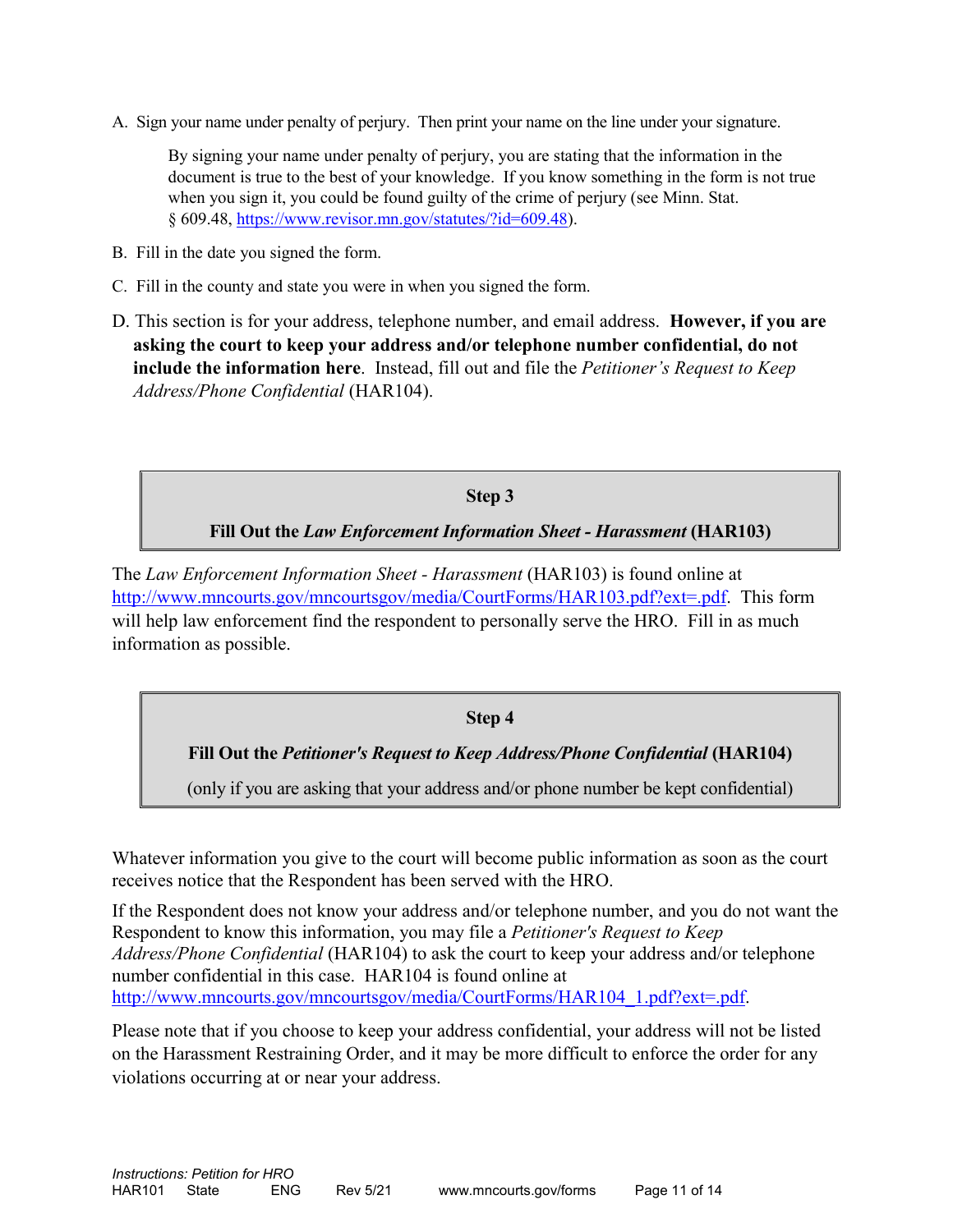### **Step 5**

# **File Completed Forms with Court Administration**

File the following forms with court administration:

- *Petition for Harassment Restraining Order* (HAR102)
- *Law Enforcement Information Sheet – Harassment* (HAR103)
- *Petitioner's Request to Keep Address/Phone Confidential* (HAR104) –if you want the court to keep your address and/or phone number confidential.

You can file the forms in the following ways:

- In person at the courthouse;
- By mail; or
- Electronically through the eFS System.
	- o NOTE: once a party files electronically, they are required to use the eFS System throughout the entire case; this means they cannot go back to paper filing in that case).
	- o For more information about electronic filing and the eFS System, see [www.mncourts.gov/efile](http://www.mncourts.gov/efile).

#### **Step 6**

# **After You File…**

**Once all of your forms are filed, a judicial officer will make a decision about your requests and issue an order.** When the order is ready, you will get a copy of the order.

Read your order carefully. Did the judicial officer:

- **Grant** an order without a hearing (called an Ex Parte Order)?
- Deny an Ex Parte Order but schedule a **hearing** to hear more information from you?
- Deny an Ex Parte Order and **dismiss** the case?

If the judicial officer **GRANTS** the Ex Parte Order, it will be effective immediately. The judicial officer may have also ordered a hearing. If the judicial officer did not order a hearing, the Respondent has the right to request a hearing within 20 days of service of the petition and Ex Parte Order.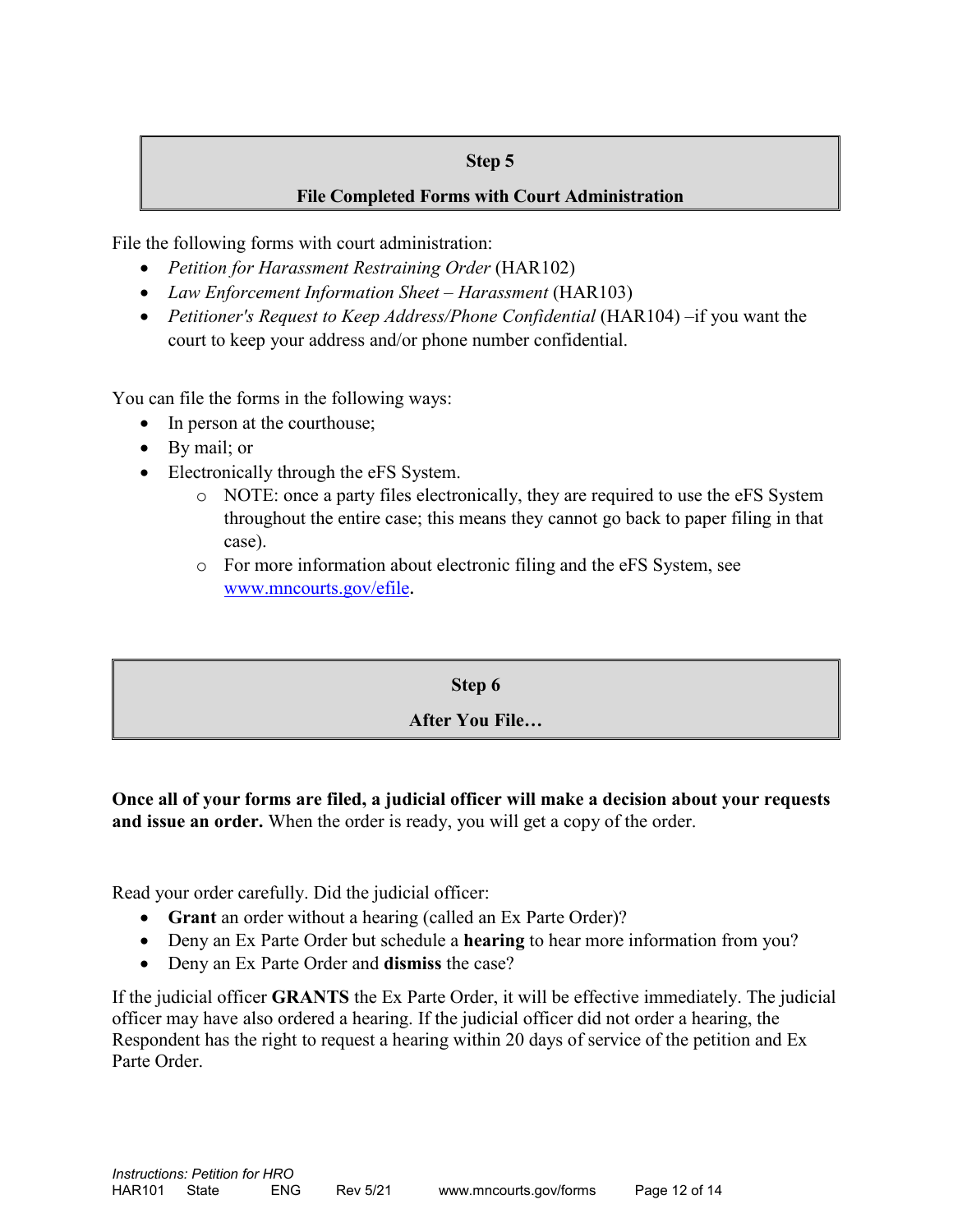If a hearing is ordered, the Harassment Restraining Order (HRO) will be in effect until the date of the hearing. Depending on what happens at the hearing, the HRO may or may not continue. You must attend the hearing if you want the court to issue a harassment restraining order.

If the judicial officer **DENIES** the request for the Ex Parte Order **and** you have asked for a hearing, then court administration will schedule a hearing. The court will send a notice of the date and time of the hearing to you and to Respondent. There will be no HRO in effect before the hearing. You **must** attend the hearing. If you do not attend the hearing, the HRO may be dismissed.

If the judicial officer **DENIES** the request for the Ex Parte Order **and** you have NOT asked for hearing, then no hearing will be scheduled, and your case is dismissed.

If the judicial officer **DISMISSES** the case and does not schedule a hearing even if you asked for one, this means that the judicial officer does not believe that what you described in your petition fits the definition of harassment, or may not have enough information to make a decision. You may get legal advice to see what your options might be.

**A copy of any order (except dismissed HROs) must be served on the Respondent.** If your petition gave an address in Minnesota where the Respondent can be served, court administration will send the documents to the Sheriff who will try to personally serve the Respondent. There is no fee for this service.

If Respondent is under 18 years old and you gave the court the name and address of the parent or legal guardian, the court will mail a copy of the order to Respondent's parent or legal guardian.

Service is complete when law enforcement personally delivers a copy of the papers to Respondent. It may take them several tries to serve the Respondent, which could take a week or more.

If law enforcement is not able to serve Respondent you may file the *Affidavit and Request for Publication (Harassment) (HAR701).* This form is used to ask the court to publish information about the order as a way to serve the Respondent.

HAR701 is available online at [http://www.mncourts.gov/GetForms.aspx?c=22&f=354.](http://www.mncourts.gov/GetForms.aspx?c=22&f=354)

| Step 7                 |  |
|------------------------|--|
| <b>Other HRO Forms</b> |  |

Other HRO-related forms are available online starting at: [http://www.mncourts.gov/GetForms.aspx?c=22.](http://www.mncourts.gov/GetForms.aspx?c=22)

• *Petitioner's Request for Dismissal of Harassment Restraining Order* (HAR401) – used to ask the court to dismiss the HRO